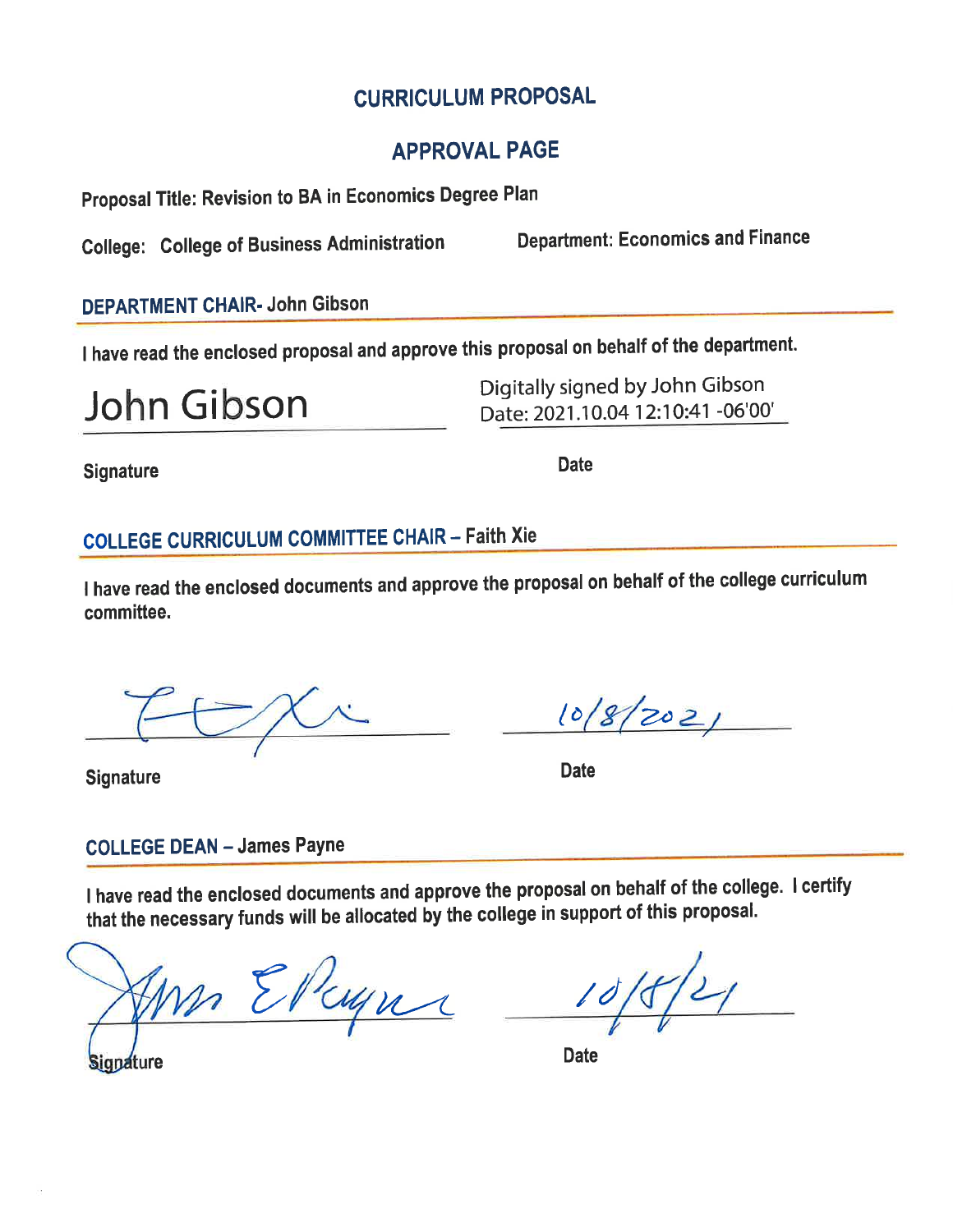## UNDERGRADUATE CURRICULUM CHANGE MEMO

| Date:             | 9/23/2021                                                                                                            |
|-------------------|----------------------------------------------------------------------------------------------------------------------|
| From:<br>Through: | Nathan Ashby, Department of Economics and Finance<br>John Gibson, Interim Chair, Department of Economics and Finance |
| Through:          | James Payne, Dean, College of Business Administration                                                                |
| To:               | Chair, Undergraduate Curriculum Committee                                                                            |

### Proposal Title: Changes to BA Economics and Finance Minor for non-business students

In the interest of streamlining degree plans and facilitate scheduling of courses with current faculty resources, the recommended degree plan is presented below. Specifically, the changes include the requirement to take QMB 2301 to fulfill the statistics requirement, and updating the upper division ECON section, requiring BA majors to take Public Choice (ECON 3325) or Public Sector Economics (ECON 4330), International Economics (ECON 4325), Mathematical Economics (ECON 3372) or Introduction to Econometrics (ECON 3373), History of Economic Thought (ECON 3380), and Economics and Law (ECON 4335) or Urban Economics (ECON 3335). In addition, students will no longer be required to take a foreign language. The department will honor all coursework consistent with the current degree plan for students that declare prior to Fall 2022.

We are also requesting de-activvation of ECON courses that are no longer offered and the removal of 2 electives courses from the Finance minor.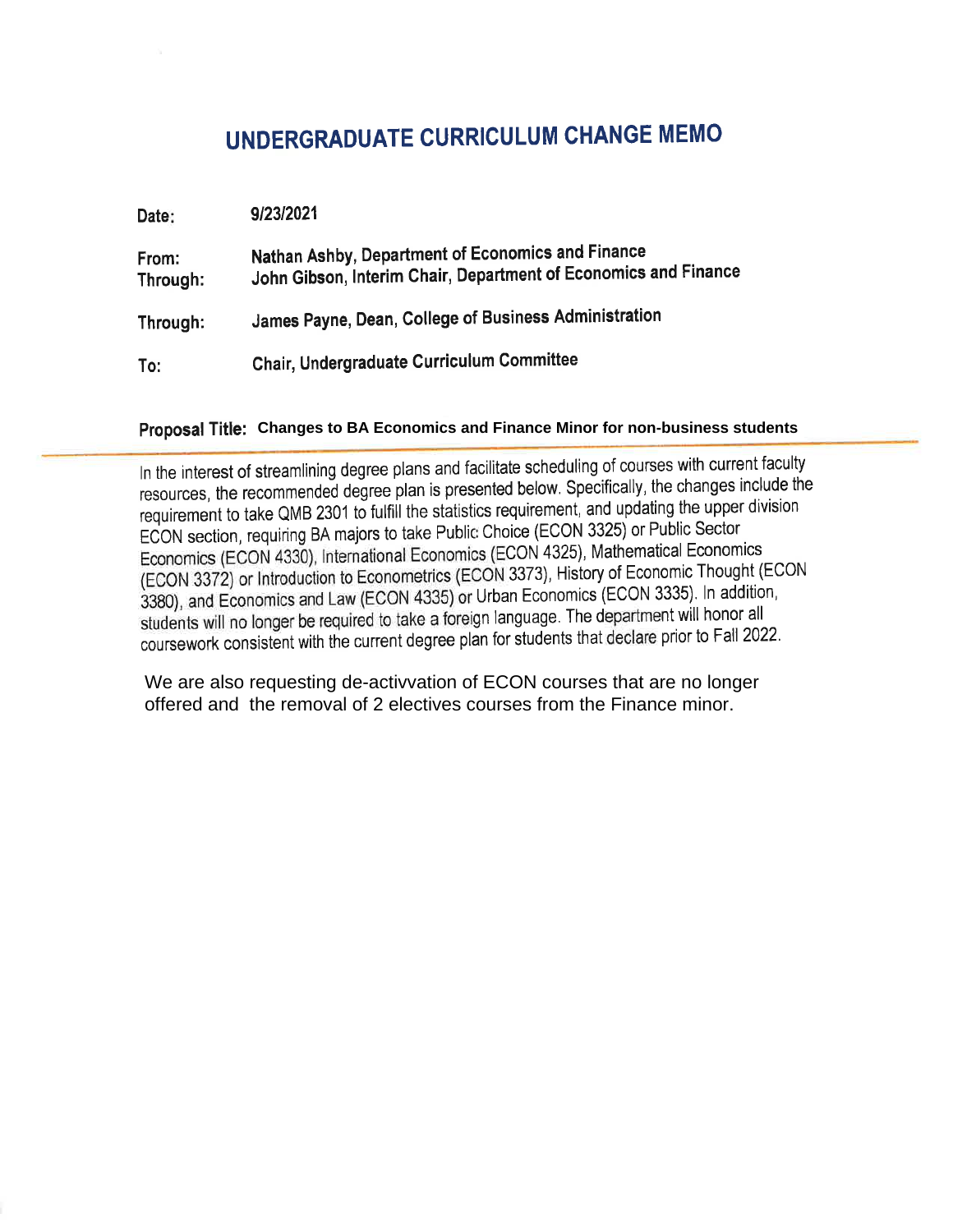| BA - Economics - 120                                          |                         |  |  |
|---------------------------------------------------------------|-------------------------|--|--|
| <b>University Core Curriculum - 42 hours</b>                  |                         |  |  |
| Communications                                                | 6                       |  |  |
| History                                                       | 6                       |  |  |
| Language Philosophy & Culture                                 | 3                       |  |  |
| <b>Mathematics</b>                                            | 3                       |  |  |
| Life Sciences                                                 | 6                       |  |  |
| <b>Political Science</b>                                      | 6                       |  |  |
| ECON 2304 (Principles of Micro)                               | 3                       |  |  |
| <b>Creative Arts</b>                                          | 3                       |  |  |
| <b>Component Area Option</b>                                  | 6                       |  |  |
| <b>Economics Major Component - 33 hours</b>                   |                         |  |  |
| ECON 2303 (Principles of Macro)                               | 3                       |  |  |
| MATH 2301 or MATH 1411                                        | 3                       |  |  |
| <b>QMB 2301</b>                                               | 3                       |  |  |
| <b>ECON 3320 (Money and Banking)</b>                          | 3                       |  |  |
| ECON 3303 (Intermediate Micro)                                | 3                       |  |  |
| ECON 3304 (Intermediate Macro)                                | $\overline{\mathbf{3}}$ |  |  |
| ECON 4330 or 3325 (Public Sector or Public Choice)            | 3                       |  |  |
| <b>ECON 4325 International Economics</b>                      | 3                       |  |  |
| ECON 3372 or 3373 (Math Econ or Econometrics)                 | $\overline{3}$          |  |  |
| ECON 3380 (History of Economic Thought)                       | $\overline{3}$          |  |  |
| ECON 4335 or ECON 3335 (Economics and Law or Urban Economics) | 3                       |  |  |
| <b>Upper Division Block Electives - 12 hours</b>              |                         |  |  |
| Minor - 18 hours                                              |                         |  |  |
| Free Electives - 15 hours; Any Level and Any Discipline       |                         |  |  |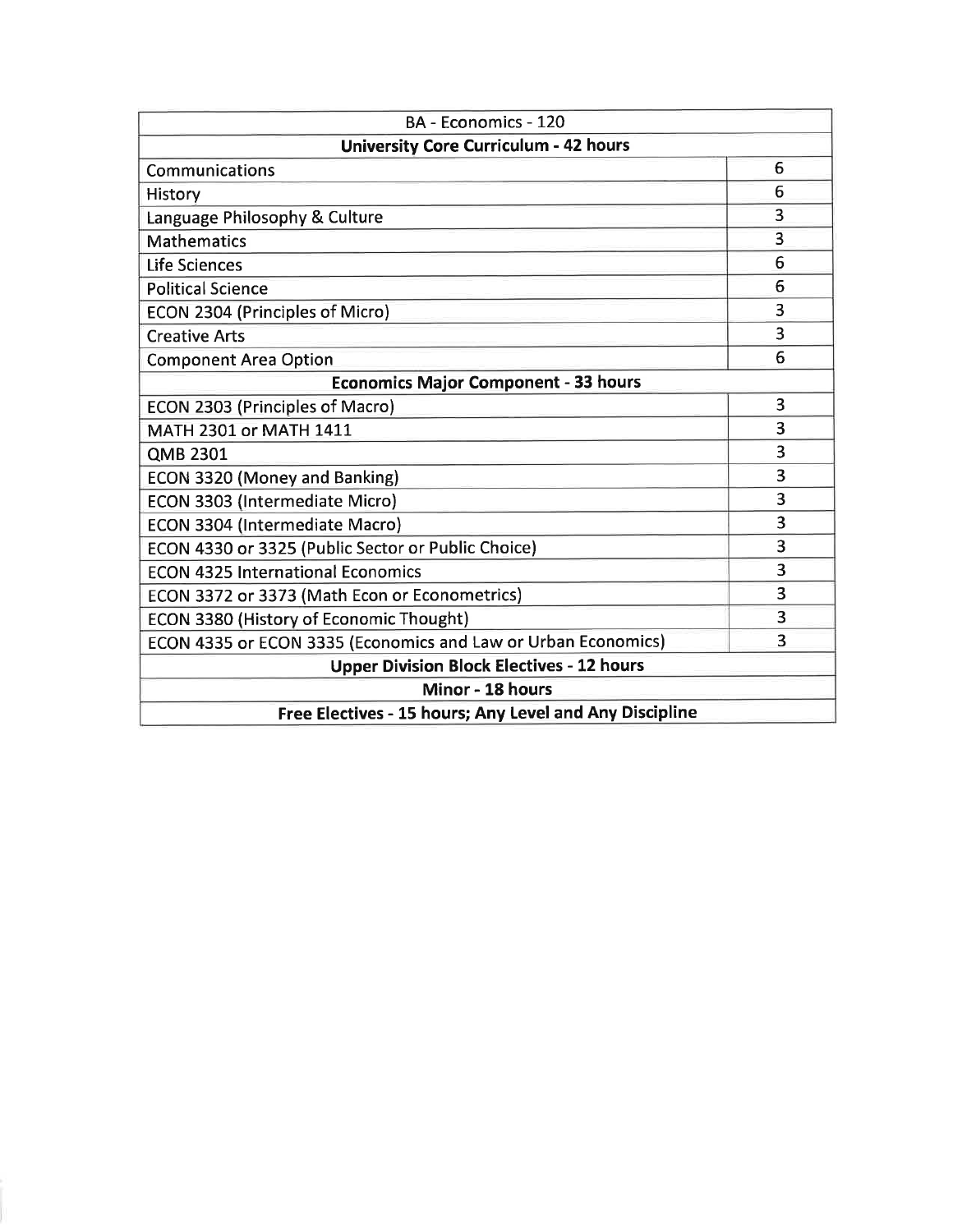## **BA** in Economics

| <b>Minor Required</b>                                                                                   |                                                    | $+ 1 - 1 - 1 - 1$ | <b>Formatted Table</b>    |
|---------------------------------------------------------------------------------------------------------|----------------------------------------------------|-------------------|---------------------------|
| This program requires the selection of a minor.                                                         |                                                    |                   |                           |
| <b>University Core Curriculum</b>                                                                       |                                                    |                   |                           |
| Business designated core (All courses require a C or better).<br><b>ECON2304</b><br>MATH 1320 or higher |                                                    |                   | Formatted: Font: Not Bold |
| Complete the University Core Curriculum requirements.                                                   |                                                    | 42 ******         | <b>Formatted Table</b>    |
| <b>Economics Major Component</b>                                                                        |                                                    | 33                |                           |
| Required Courses:                                                                                       |                                                    |                   |                           |
| <b>ECON 2303</b>                                                                                        | Principles of<br><b>EconomicsMacroeconomics</b>    | 3                 |                           |
| <b>ECON 2304</b>                                                                                        | <b>Principles of Economics</b>                     | 3                 |                           |
| <b>ECON 3302</b>                                                                                        | Intermed Macroeconomic<br>Theory                   | 3                 |                           |
| <b>ECON 3303</b>                                                                                        | Intermed Microeconomic<br>Theory                   | 3                 |                           |
| <b>ECON 3320</b>                                                                                        | Money and Banking                                  | 3                 |                           |
| <b>MATH 2301</b>                                                                                        | Math for Social Sciences II                        | 3                 |                           |
| <b>OMB 2301</b>                                                                                         | Fundamental of Bus<br><b>Statistics</b>            | $\overline{3}$    |                           |
| Select twelve-fifteen hours of upper division ECON: from the following list:                            |                                                    | 152               |                           |
| ECON 3310                                                                                               | Managerial Economics                               |                   |                           |
| ECON 3325 or ECON 4330                                                                                  | Public Choice or Public<br><b>Sector Economics</b> |                   |                           |
| ECON 3334 4325                                                                                          | Regional<br>EconomiesInternational<br>Economics    |                   |                           |
| ECON 3335ECON 3372 or ECON 3373                                                                         | Urban<br>EconomiesMathematical                     |                   |                           |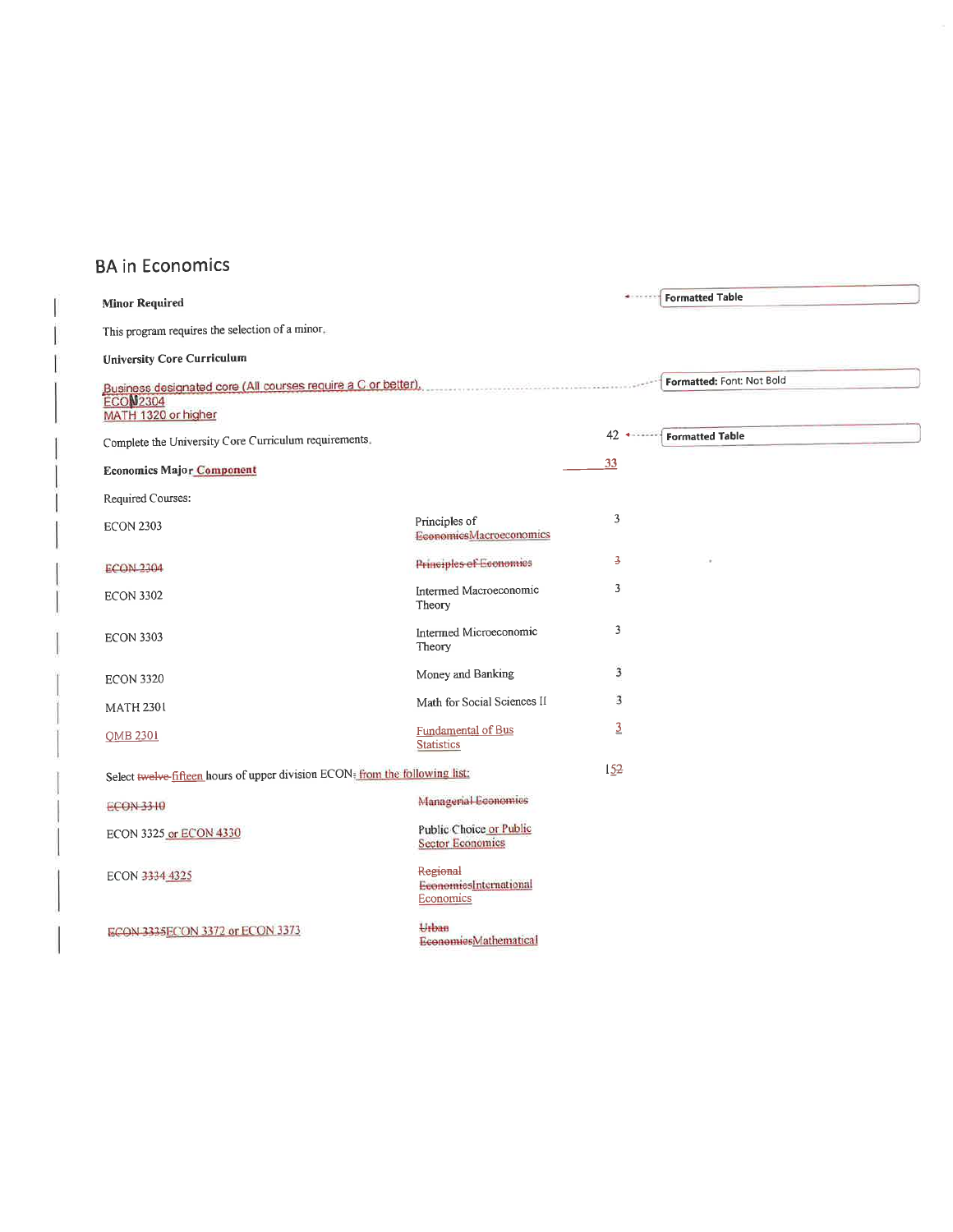| <b>ECON 335480</b>                 |
|------------------------------------|
| ECON 3366ECON 3335 or ECON 4335    |
| <b>ECON 3367</b>                   |
| ECON 3372                          |
| <b>ECON-3373</b>                   |
| <b>ECON 3380</b>                   |
| <b>ECON 4312</b>                   |
| <b>ECON 4325</b>                   |
| <b>ECON 4330</b>                   |
| <b>ECON 4335</b>                   |
| <b>ECON 4340</b>                   |
| <b>ECON 4368</b>                   |
| <b>ECON 4398</b>                   |
| <b>ECON 4399</b>                   |
| Select three hours of STAT or QMB: |
| QMB 2301                           |
| QMB 3301                           |
| <b>STAT 1380</b>                   |
| <b>STAT 2480</b>                   |

**Economics or Introduction** to Econometrics

Industrial Organ & Govern Poll-listory of Economic Thought

**Economics of Latin** AmericaUrban Economics or Law and Economics

Economic Development

Mathematical Economics

Introduction-to **Econometries** 

History of Economic Thought

**Current Issues in Banking** 

**International Economics** 

**Public Sector Economics** 

Economics & Law

Economics of Labor

Economy of Mexico

Independent Study in **Economics** 

Current Topics in Econ

 $\overline{\mathbf{3}}$ 

**Fundamentals of Bus Statisties** 

Quantitative Methods in Bus

Statistical Literacy

**Elementary-Statistical** Methods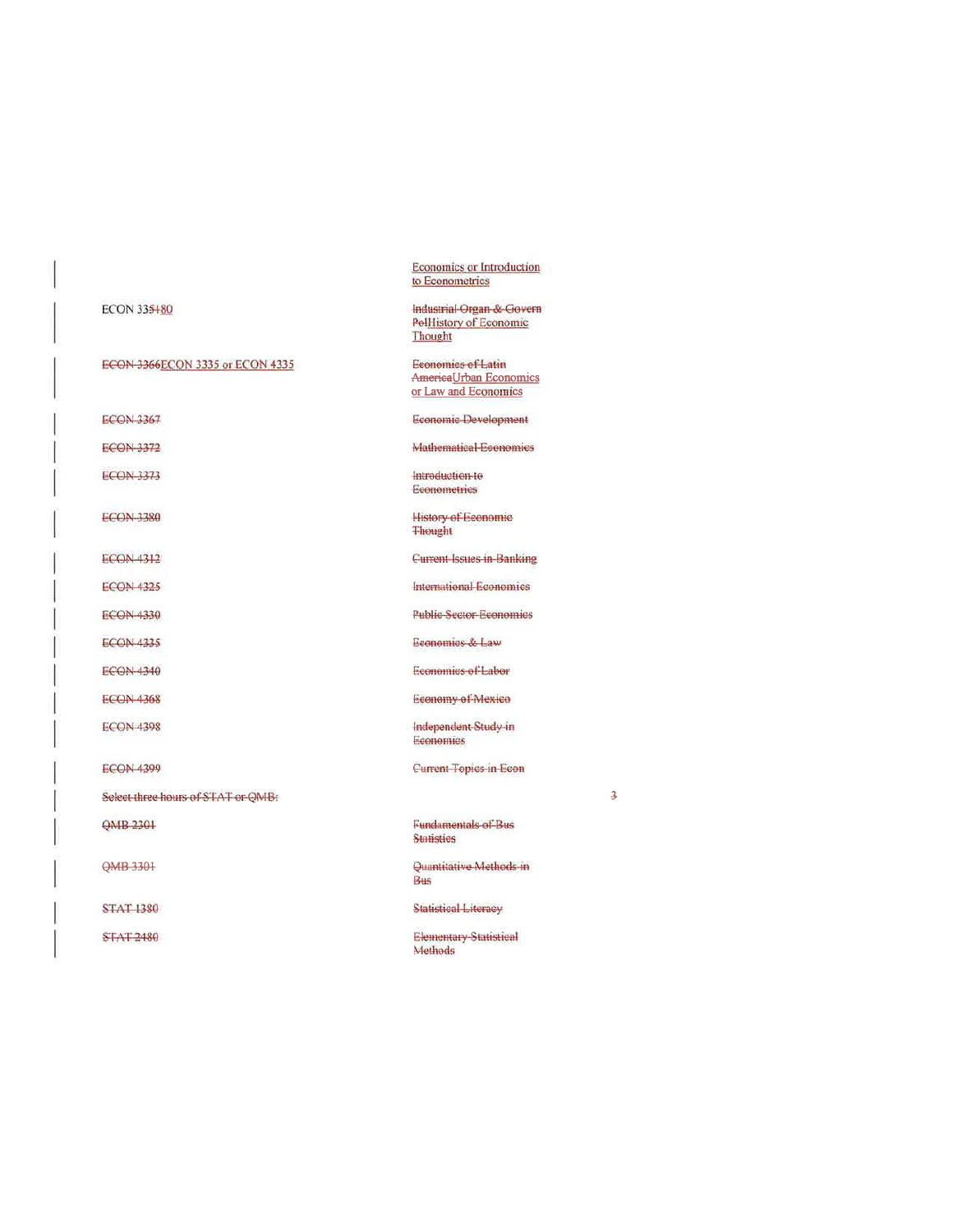#### **STAT 3320**

**STAT 3330** 

**STAT 4380** 

**STAT 4385** 

 $Minor$ 

#### **Foreign Language**

Select a sequence from the following: \*

**SPAN 2301** & SPAN-2302

**SPAN-2303** & SPAN 2304

**SPAN 2602** 

**SPAN 2603** 

**FREN 2301** & FREN 2302

**GERM 2301** & GERM 2302

**LATN 2303** & LATN 2304

**PORT 2401** & PORT 2402

**LING 2303** & LING 2304

CHIN 2301 & CHIN 2302

### **Probability and Statistics**

#### Probability

**Statistics Inference** 

**Applied Regression** Analysis

 $18$ 

Interm Spanish One Non-Nat-Spk and Interm Spanish Two Non-Nat Spk (non-native)

**Spanish For Spanish Spkrs**  $Q<sub>ne</sub>$ and Spanish for Spanish Spkrs-Two (native)

Intensive Intermediate **Spanish** 

Intensive Span for Span Spenk

French Three and French Four

German Three and German Four

**Accelerated Latin One** and Accelerated Latin-Two

Intermediate Portguese I and Intermediate Portuguese H

**Intensive Language Study** and Intensive Language Study

Intermediate Chinese I and Intermediate Chinese II

 $\overline{\mathbf{3}}$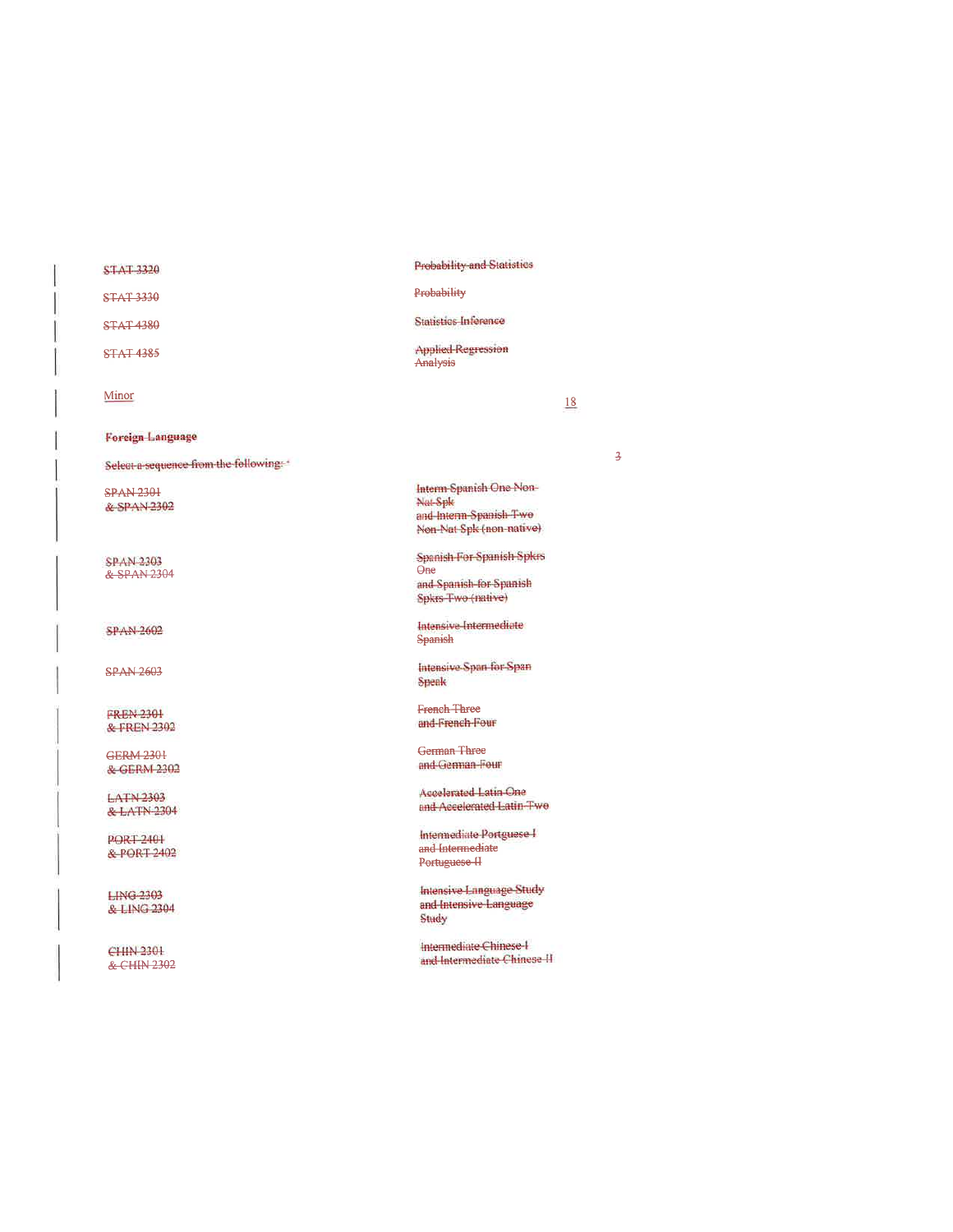| ARAB 2401<br>& ARAB 2402                                                                                             | Intermediate Arabic-I<br>and Intermediate Arabic II |                                                                                                                |
|----------------------------------------------------------------------------------------------------------------------|-----------------------------------------------------|----------------------------------------------------------------------------------------------------------------|
| <b>Block Electives</b>                                                                                               |                                                     |                                                                                                                |
| Complete twelve upper-division hours from the block electives, with three to six hours in<br>each.                   |                                                     | Commented [AN1]: The block elective requirement<br>options will be the same as those currently included in the |
| Complete twelve upper-division hours from the block electives, with<br>each. Free Electives-Any Level and Discipline |                                                     | catalog<br><b>Formatted Table</b>                                                                              |
| <b>Total Hours</b>                                                                                                   | 120                                                 |                                                                                                                |

French and Spanish majors must fulfill this requirement in a language other than their major

 $\tilde{E}$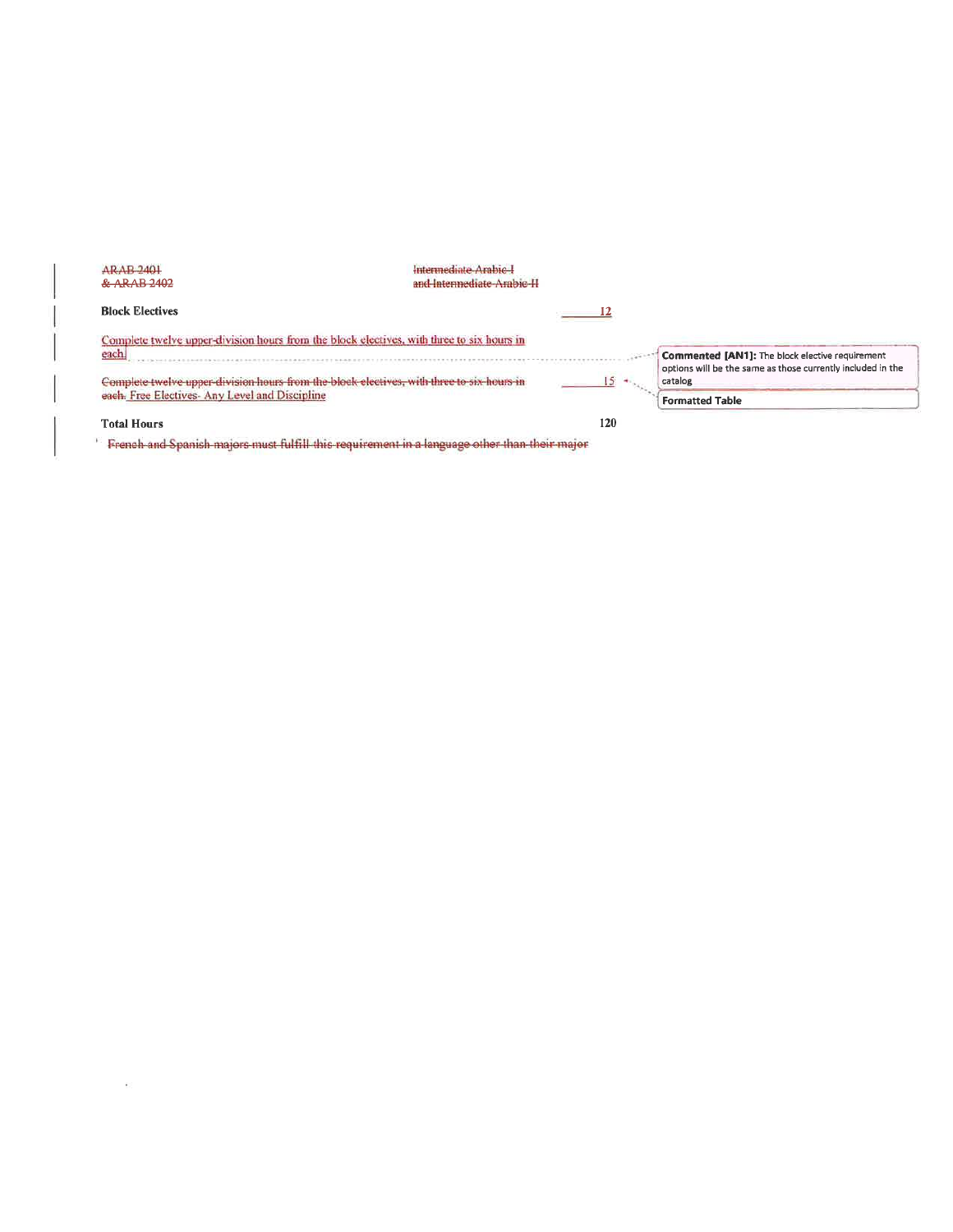# Minor in Finance for Non-Business Majors

| Code                     | <b>Title</b>                                               | <b>Hours</b> |                        |
|--------------------------|------------------------------------------------------------|--------------|------------------------|
| <b>Required Courses:</b> |                                                            |              |                        |
| <b>ACCT 2301</b>         | Principles of Accounting I                                 | 3            |                        |
| <b>ECON 2304</b>         | Principles of Economics                                    | 3            |                        |
| <b>FIN 3310</b>          | <b>Business Finance</b>                                    | 3            |                        |
| <b>FIN 3315</b>          | Investments                                                | 3            |                        |
| <b>FIN 3325</b>          | Money & Capital Markets                                    | 3            |                        |
| <b>Finance Electives</b> |                                                            |              |                        |
|                          | Select six hours of FIN at the 4300 level except FIN 4396: | 6            |                        |
| <b>FIN 4310</b>          | Managerial Finance                                         |              |                        |
| <b>FIN 4311</b>          | <b>Commercial Bank Management</b>                          |              |                        |
| <b>FIN 4311A</b>         | <b>Managerial Finance Laboratory</b>                       |              | <b>Formatted Table</b> |
| <b>FIN 4312</b>          | <b>Current Issues in Banking</b>                           |              |                        |
| <b>FIN 4315</b>          | Portfolio Analysis                                         |              |                        |
| <b>FIN 4315A</b>         | <b>Portfolio Analysis Laboratory</b>                       |              | <b>Formatted Table</b> |
| <b>FIN 4316</b>          | Analysis of Derivatives                                    |              |                        |
| <b>FIN 4318</b>          | Fin Anal of Firm & Valuation                               |              |                        |
| <b>FIN 4325</b>          | <b>International Finance</b>                               |              |                        |
| <b>FIN 4328</b>          | <b>Central Banking</b>                                     |              |                        |
| <b>FIN 4340</b>          | <b>Actuarial Finance</b>                                   |              |                        |
| <b>FIN 4345</b>          |                                                            |              |                        |
| <b>FIN 4391</b>          | FED Collegiate Adv Brd Resrch                              |              |                        |
| <b>FIN 4398</b>          | Independent Study In Finance                               |              |                        |
|                          |                                                            |              |                        |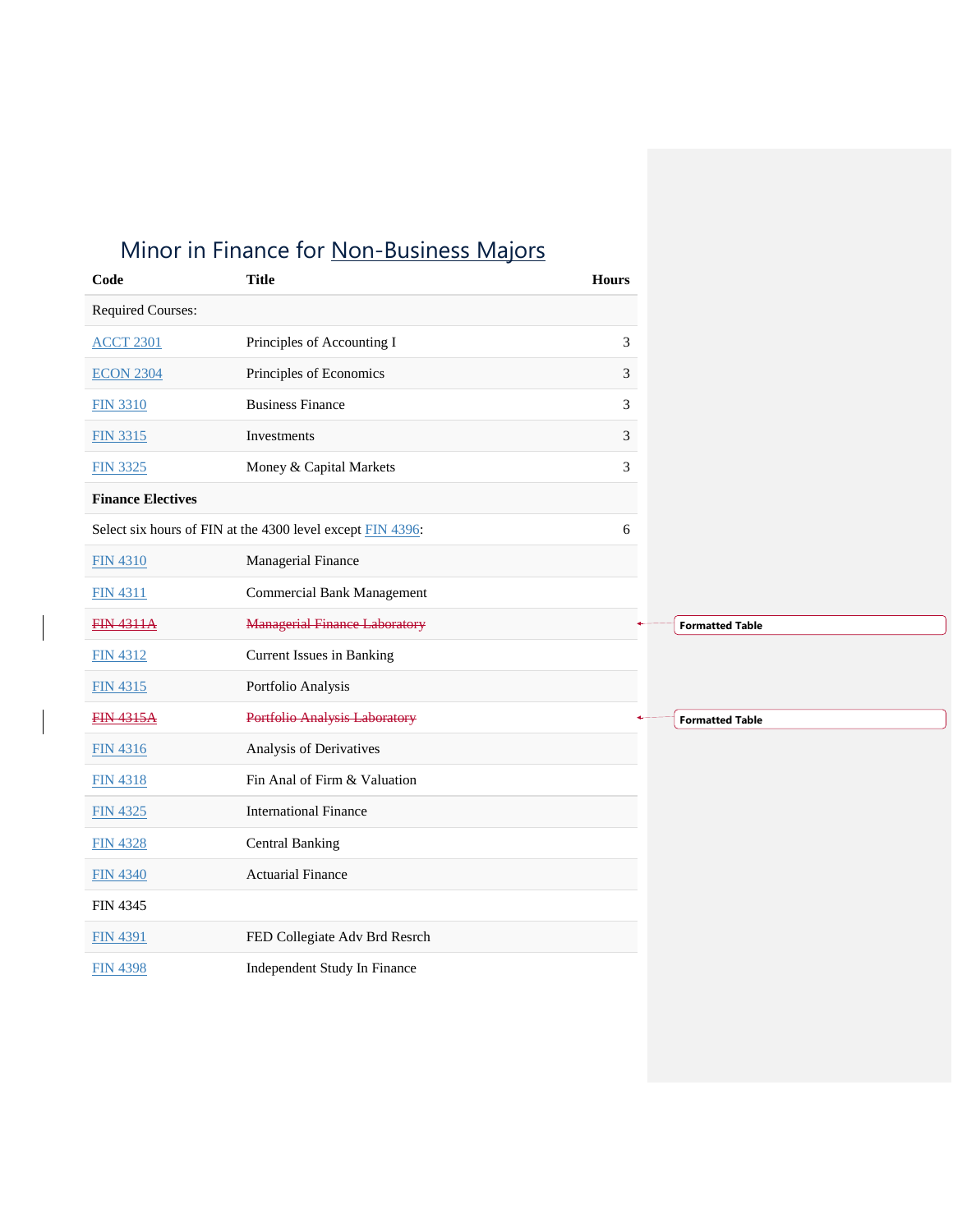| Code                             | <b>Title</b>                          | <b>Hours</b> |
|----------------------------------|---------------------------------------|--------------|
| <b>FIN 4399</b>                  | Current Topics in Finance             |              |
| Math                             |                                       |              |
| Select a course from list below: |                                       | 3            |
| <b>MATH 1320</b>                 | Math for Social Sciences I            |              |
| <b>MATH 2301</b>                 | Math for Social Sciences II           |              |
| <b>STAT 2480</b>                 | <b>Elementary Statistical Methods</b> |              |
| Course List                      |                                       |              |